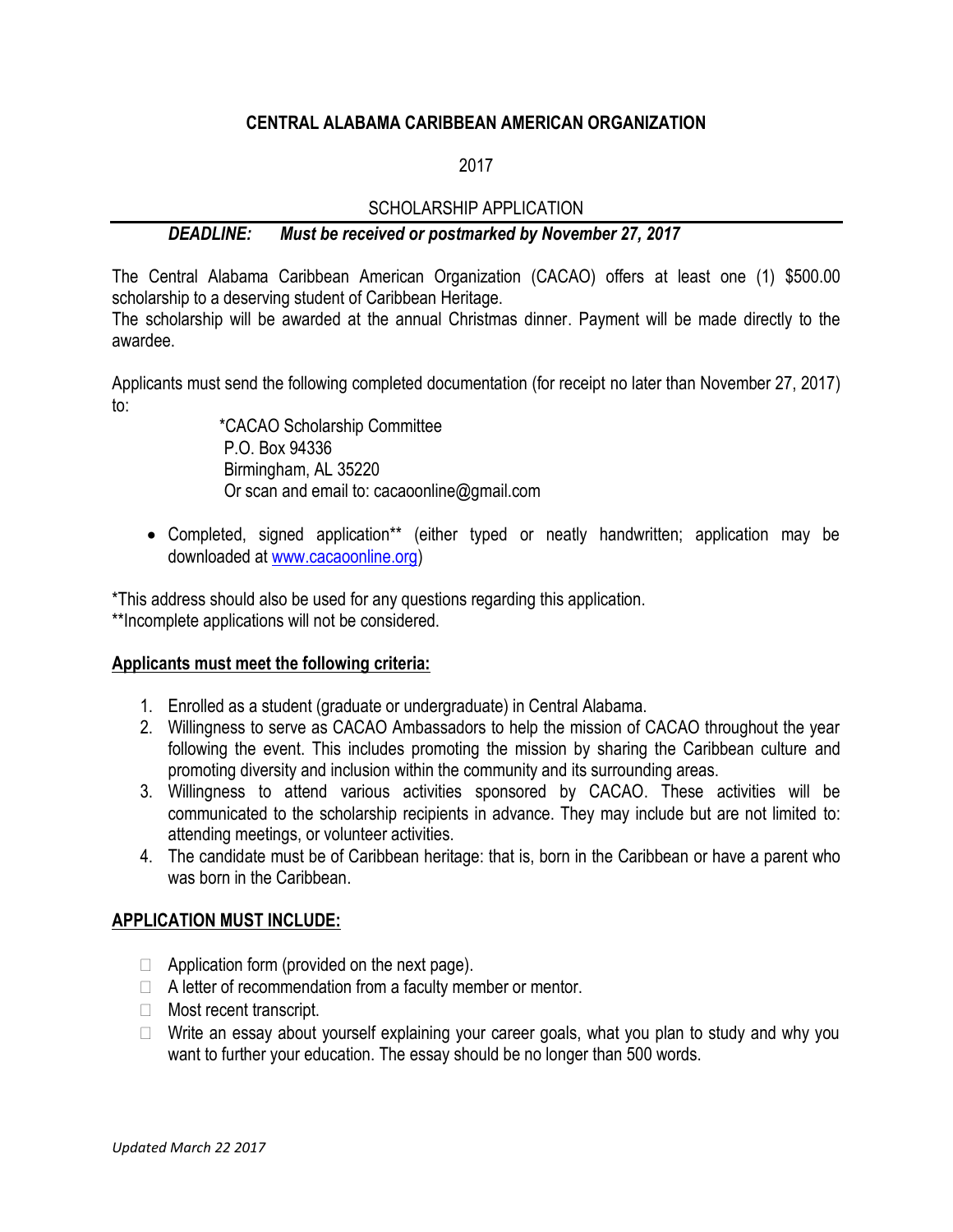# **PERSONAL INFORMATION**

| Phone: ______________________(Cell) _______________________Email: ______________________                    |                                                                                                                      |  |  |  |
|-------------------------------------------------------------------------------------------------------------|----------------------------------------------------------------------------------------------------------------------|--|--|--|
|                                                                                                             |                                                                                                                      |  |  |  |
|                                                                                                             | <u> 1989 - Jan James James James James James James James James James James James James James James James James J</u> |  |  |  |
| <b>ACADEMIC &amp; COMMUNITY BACKGROUND</b>                                                                  |                                                                                                                      |  |  |  |
|                                                                                                             |                                                                                                                      |  |  |  |
|                                                                                                             |                                                                                                                      |  |  |  |
| Program: (check one): () 4 Years () 2 Years () Other (explain): ___________<br>Graduation Date: ___________ |                                                                                                                      |  |  |  |
| Major: _______________________________Degree: ______________________GPA: _____________                      |                                                                                                                      |  |  |  |
| Academic Honors:                                                                                            |                                                                                                                      |  |  |  |
|                                                                                                             |                                                                                                                      |  |  |  |
| <b>Caribbean Origin:</b>                                                                                    |                                                                                                                      |  |  |  |
| . Were you born in the Caribbean? YES NO. If yes, what island?                                              |                                                                                                                      |  |  |  |
| • If no, at least one of your parents must be from the Caribbean. Which island?                             |                                                                                                                      |  |  |  |

List the **extracurricular activities** in your college, or community which you have participated. Describe offices or positions held and the nature and extent of your participation. BE SPECIFIC: e.g., indicate name of organization, role played in carrying out mission of the organization, number of volunteered hours each semester.